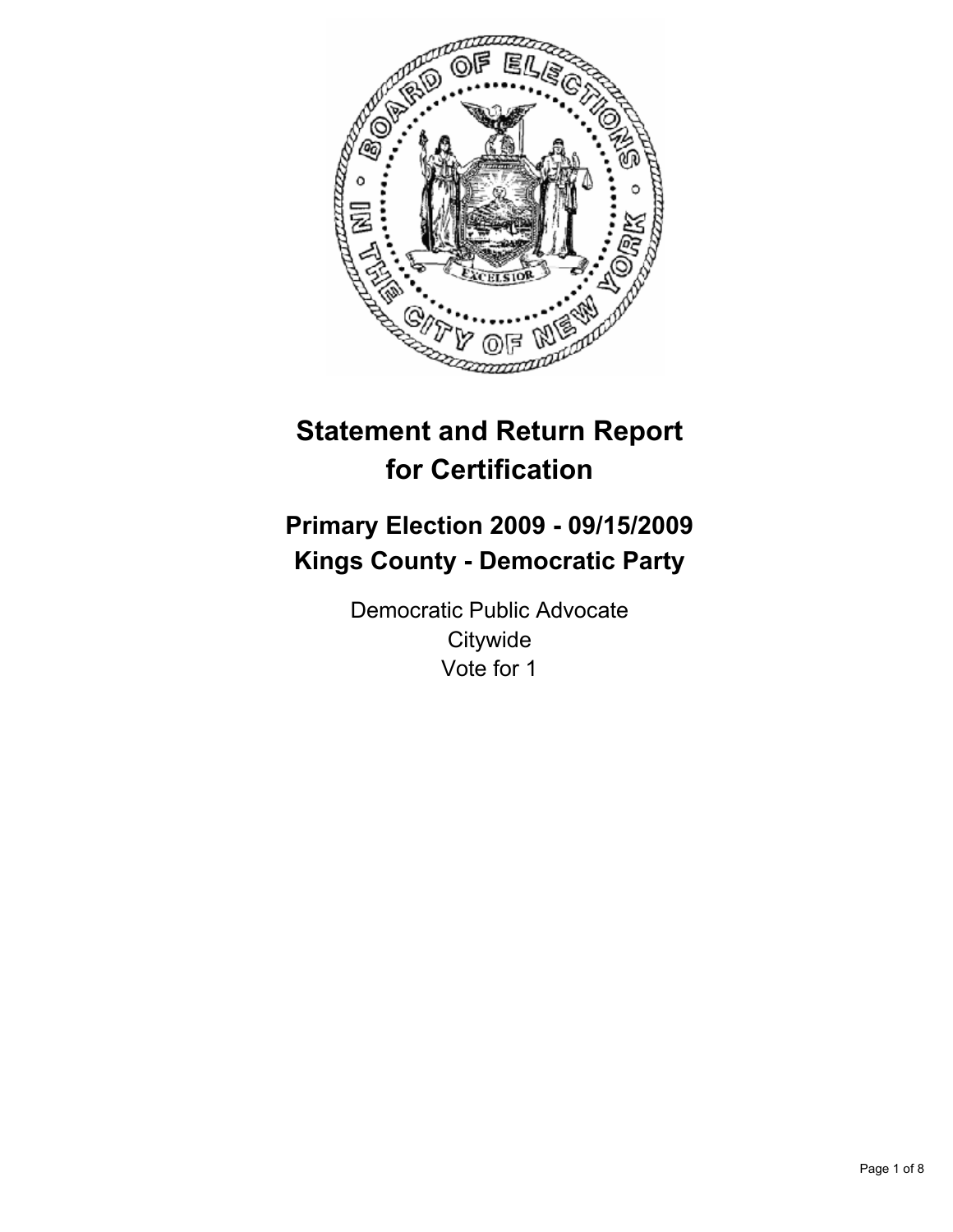

| <b>EMERGENCY</b>      | 5     |
|-----------------------|-------|
| ABSENTEE/MILITARY     | 98    |
| AFFIDAVIT             | 51    |
| <b>BILL DE BLASIO</b> | 2,024 |
| ERIC N GIOIA          | 814   |
| <b>MARK GREEN</b>     | 1,812 |
| <b>NORMAN SIEGEL</b>  | 742   |
| <b>IMTIAZ S SYED</b>  | 262   |
| <b>Total Votes</b>    | 5,654 |

#### **Assembly District 41**

| <b>Total Votes</b>           | 5.293 |
|------------------------------|-------|
| M. BLOOMBERG (WRITE-IN)      |       |
| DANIEL L. FELDMAN (WRITE-IN) |       |
| <b>IMTIAZ S SYED</b>         | 157   |
| <b>NORMAN SIEGEL</b>         | 581   |
| <b>MARK GREEN</b>            | 2,070 |
| ERIC N GIOIA                 | 720   |
| <b>BILL DE BLASIO</b>        | 1,763 |
| AFFIDAVIT                    | 29    |
| ABSENTEE/MILITARY            | 180   |
| <b>EMERGENCY</b>             | 29    |

#### **Assembly District 42**

| <b>EMERGENCY</b>      | 44    |
|-----------------------|-------|
| ABSENTEE/MILITARY     | 137   |
| <b>AFFIDAVIT</b>      | 55    |
| <b>BILL DE BLASIO</b> | 2,085 |
| <b>ERIC N GIOIA</b>   | 612   |
| <b>MARK GREEN</b>     | 1,722 |
| <b>NORMAN SIEGEL</b>  | 638   |
| <b>IMTIAZ S SYED</b>  | 266   |
| <b>Total Votes</b>    | 5.323 |

| <b>BILL DE BLASIO</b> | 2,351 |
|-----------------------|-------|
| <b>ERIC N GIOIA</b>   | 686   |
| <b>MARK GREEN</b>     | 2,000 |
| <b>NORMAN SIEGEL</b>  | 707   |
| <b>IMTIAZ S SYED</b>  | 307   |
| <b>Total Votes</b>    | 6,051 |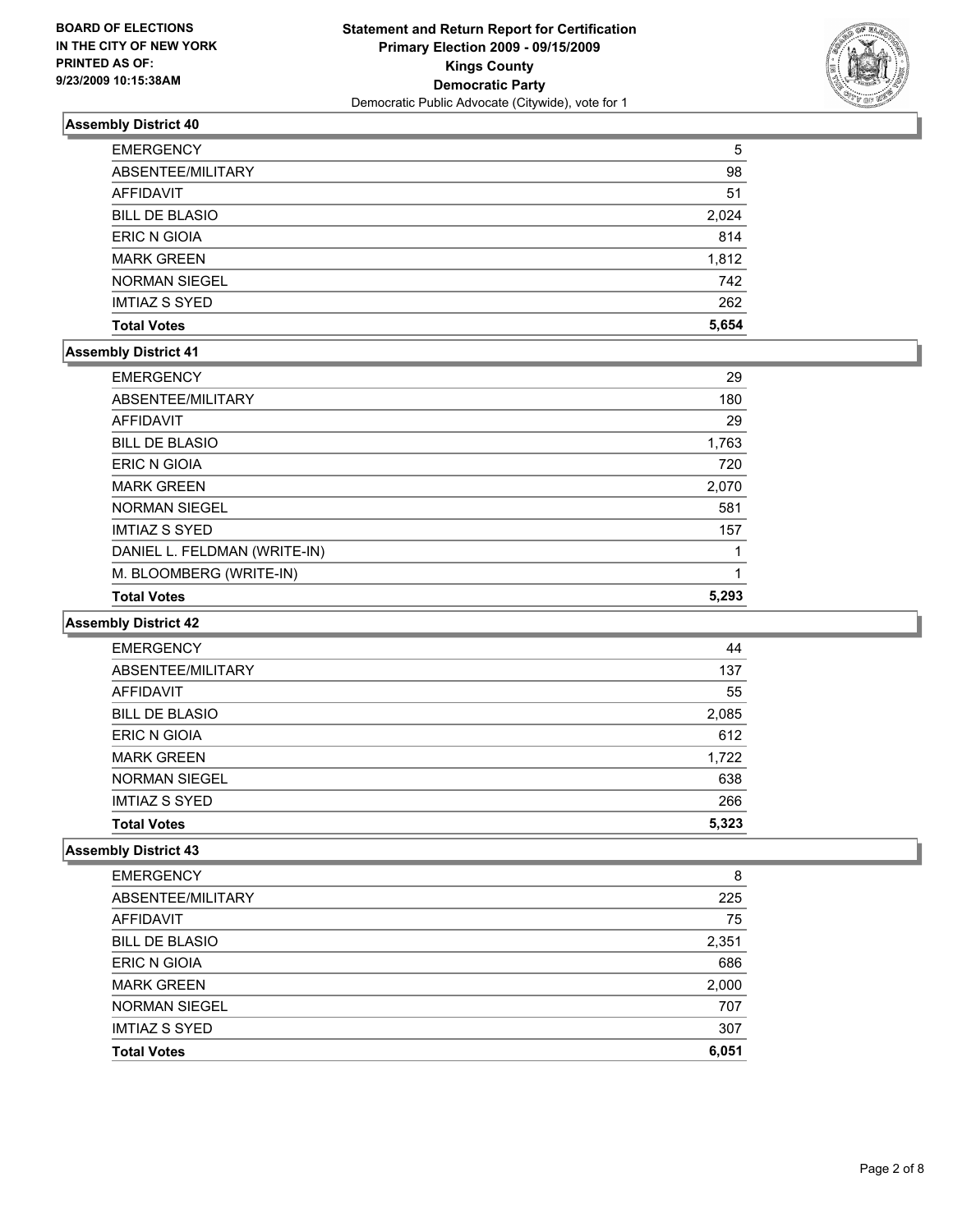

| <b>EMERGENCY</b>      | 345   |
|-----------------------|-------|
| ABSENTEE/MILITARY     | 192   |
| <b>AFFIDAVIT</b>      | 91    |
| <b>BILL DE BLASIO</b> | 4,728 |
| ERIC N GIOIA          | 843   |
| <b>MARK GREEN</b>     | 1,454 |
| <b>NORMAN SIEGEL</b>  | 1,215 |
| <b>IMTIAZ S SYED</b>  | 313   |
| <b>Total Votes</b>    | 8,553 |

#### **Assembly District 45**

| <b>EMERGENCY</b>        | 6     |
|-------------------------|-------|
| ABSENTEE/MILITARY       | 176   |
| <b>AFFIDAVIT</b>        | 24    |
| <b>BILL DE BLASIO</b>   | 1,113 |
| ERIC N GIOIA            | 407   |
| <b>MARK GREEN</b>       | 1,041 |
| <b>NORMAN SIEGEL</b>    | 339   |
| <b>IMTIAZ S SYED</b>    | 97    |
| ED EISENBERG (WRITE-IN) |       |
| <b>Total Votes</b>      | 2,998 |

# **Assembly District 46**

| <b>EMERGENCY</b>      | 14    |
|-----------------------|-------|
| ABSENTEE/MILITARY     | 237   |
| <b>AFFIDAVIT</b>      | 38    |
| <b>BILL DE BLASIO</b> | 1,739 |
| <b>ERIC N GIOIA</b>   | 623   |
| <b>MARK GREEN</b>     | 1,382 |
| <b>NORMAN SIEGEL</b>  | 515   |
| <b>IMTIAZ S SYED</b>  | 208   |
| <b>Total Votes</b>    | 4.467 |

| <b>EMERGENCY</b>      | 8     |
|-----------------------|-------|
| ABSENTEE/MILITARY     | 192   |
| AFFIDAVIT             | 18    |
| <b>BILL DE BLASIO</b> | 1,118 |
| ERIC N GIOIA          | 464   |
| <b>MARK GREEN</b>     | 860   |
| <b>NORMAN SIEGEL</b>  | 269   |
| <b>IMTIAZ S SYED</b>  | 114   |
| <b>Total Votes</b>    | 2.825 |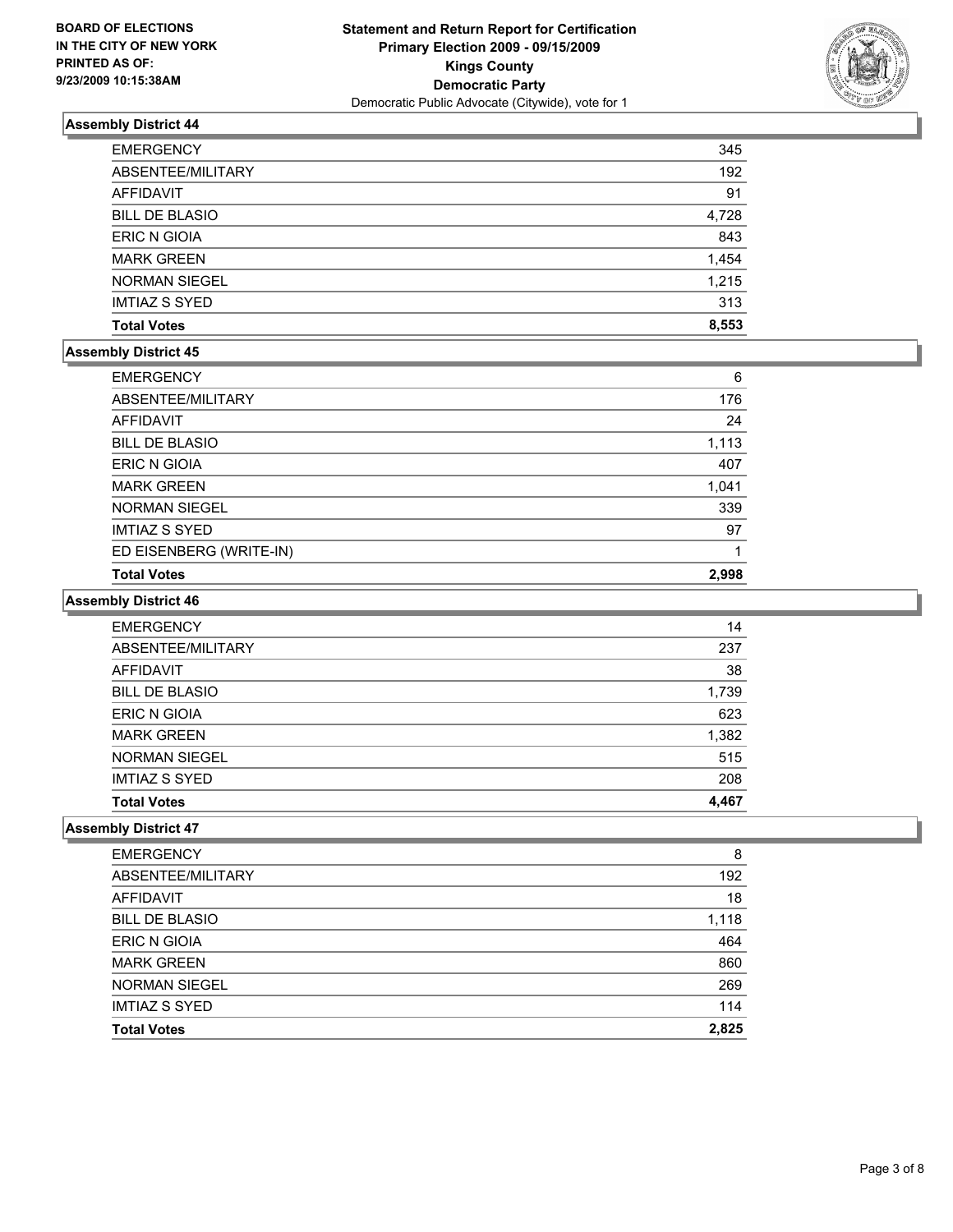

| <b>EMERGENCY</b>      |       |
|-----------------------|-------|
| ABSENTEE/MILITARY     | 125   |
| <b>AFFIDAVIT</b>      | 35    |
| <b>BILL DE BLASIO</b> | 2,467 |
| <b>ERIC N GIOIA</b>   | 263   |
| <b>MARK GREEN</b>     | 734   |
| <b>NORMAN SIEGEL</b>  | 288   |
| <b>IMTIAZ S SYED</b>  | 133   |
| <b>Total Votes</b>    | 3,885 |

#### **Assembly District 49**

| <b>EMERGENCY</b>        | 8     |
|-------------------------|-------|
| ABSENTEE/MILITARY       | 110   |
| AFFIDAVIT               | 25    |
| <b>BILL DE BLASIO</b>   | 739   |
| ERIC N GIOIA            | 334   |
| <b>MARK GREEN</b>       | 569   |
| <b>NORMAN SIEGEL</b>    | 170   |
| <b>IMTIAZ S SYED</b>    | 103   |
| SEAN HANNITY (WRITE-IN) |       |
| <b>Total Votes</b>      | 1,916 |

# **Assembly District 50**

| <b>EMERGENCY</b>      | 4     |
|-----------------------|-------|
| ABSENTEE/MILITARY     | 114   |
| <b>AFFIDAVIT</b>      | 150   |
| <b>BILL DE BLASIO</b> | 3,861 |
| <b>ERIC N GIOIA</b>   | 793   |
| <b>MARK GREEN</b>     | 2,638 |
| <b>NORMAN SIEGEL</b>  | 819   |
| <b>IMTIAZ S SYED</b>  | 209   |
| <b>Total Votes</b>    | 8.320 |

| <b>EMERGENCY</b>          | $\overline{2}$ |
|---------------------------|----------------|
| ABSENTEE/MILITARY         | 55             |
| AFFIDAVIT                 | 46             |
| <b>BILL DE BLASIO</b>     | 1,192          |
| ERIC N GIOIA              | 723            |
| <b>MARK GREEN</b>         | 725            |
| <b>NORMAN SIEGEL</b>      | 383            |
| <b>IMTIAZ S SYED</b>      | 174            |
| JAVIER CORDERO (WRITE-IN) | 1              |
| <b>Total Votes</b>        | 3,198          |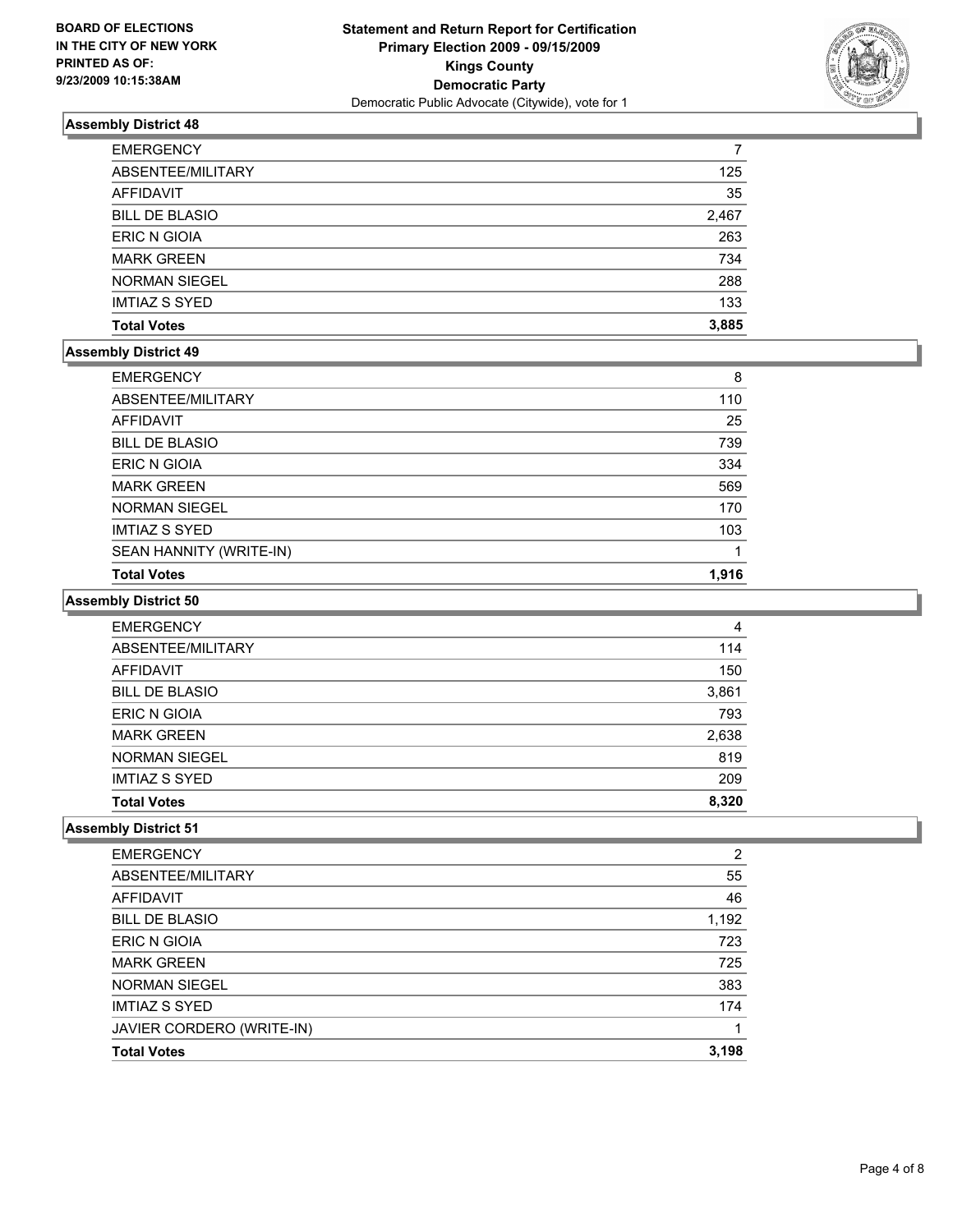

| <b>Total Votes</b>              | 13,628 |
|---------------------------------|--------|
| <b>GEORGE TAYLOR (WRITE-IN)</b> |        |
| <b>IMTIAZ S SYED</b>            | 192    |
| <b>NORMAN SIEGEL</b>            | 2,365  |
| <b>MARK GREEN</b>               | 2,509  |
| <b>ERIC N GIOIA</b>             | 1,613  |
| <b>BILL DE BLASIO</b>           | 6,948  |
| AFFIDAVIT                       | 155    |
| ABSENTEE/MILITARY               | 286    |
| <b>EMERGENCY</b>                | 204    |

# **Assembly District 53**

| <b>Total Votes</b>        | 6,091 |
|---------------------------|-------|
| VITO LOPEZ (WRITE-IN)     | 4     |
| MARTIN DILAN (WRITE-IN)   | 1     |
| MARITZA DAVILA (WRITE-IN) | 4     |
| ERICK DILAN (WRITE-IN)    | 1     |
| <b>IMTIAZ S SYED</b>      | 416   |
| <b>NORMAN SIEGEL</b>      | 692   |
| <b>MARK GREEN</b>         | 1,765 |
| <b>ERIC N GIOIA</b>       | 970   |
| <b>BILL DE BLASIO</b>     | 2,238 |
| <b>AFFIDAVIT</b>          | 143   |
| ABSENTEE/MILITARY         | 80    |
| <b>EMERGENCY</b>          | 24    |

# **Assembly District 54**

| <b>EMERGENCY</b>      | 28    |
|-----------------------|-------|
| ABSENTEE/MILITARY     | 42    |
| <b>AFFIDAVIT</b>      | 43    |
| <b>BILL DE BLASIO</b> | 1,129 |
| ERIC N GIOIA          | 534   |
| <b>MARK GREEN</b>     | 1,109 |
| <b>NORMAN SIEGEL</b>  | 364   |
| <b>IMTIAZ S SYED</b>  | 210   |
| <b>Total Votes</b>    | 3,346 |

| <b>EMERGENCY</b>      | 18    |
|-----------------------|-------|
| ABSENTEE/MILITARY     | 107   |
| AFFIDAVIT             | 77    |
| <b>BILL DE BLASIO</b> | 1,837 |
| <b>ERIC N GIOIA</b>   | 727   |
| <b>MARK GREEN</b>     | 1,906 |
| <b>NORMAN SIEGEL</b>  | 545   |
| <b>IMTIAZ S SYED</b>  | 258   |
| <b>Total Votes</b>    | 5,273 |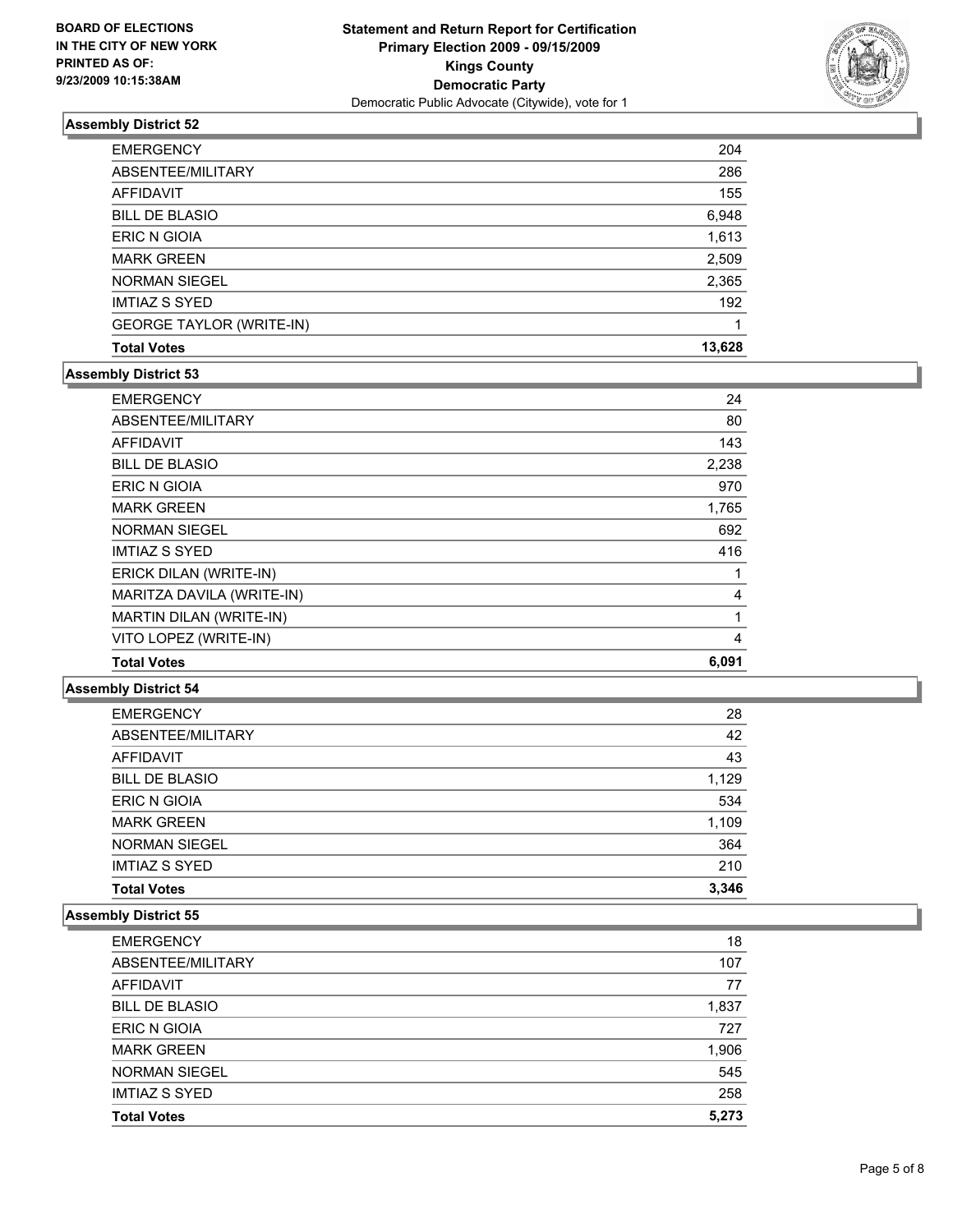

| <b>EMERGENCY</b>          | 38    |
|---------------------------|-------|
| ABSENTEE/MILITARY         | 150   |
| AFFIDAVIT                 | 102   |
| <b>BILL DE BLASIO</b>     | 2,716 |
| ERIC N GIOIA              | 1,119 |
| <b>MARK GREEN</b>         | 2,790 |
| <b>NORMAN SIEGEL</b>      | 971   |
| <b>IMTIAZ S SYED</b>      | 453   |
| VOTE CONCENSUS (WRITE-IN) |       |
| <b>Total Votes</b>        | 8,050 |

# **Assembly District 57**

| DREW AKASON (WRITE-IN)<br><b>Total Votes</b> | 8,598 |
|----------------------------------------------|-------|
| <b>IMTIAZ S SYED</b>                         | 302   |
| <b>NORMAN SIEGEL</b>                         | 1,422 |
| <b>MARK GREEN</b>                            | 2,337 |
| <b>ERIC N GIOIA</b>                          | 967   |
| <b>BILL DE BLASIO</b>                        | 3,569 |
| AFFIDAVIT                                    | 118   |
| ABSENTEE/MILITARY                            | 219   |
| <b>EMERGENCY</b>                             | 59    |

#### **Assembly District 58**

| <b>EMERGENCY</b>      | 9     |
|-----------------------|-------|
| ABSENTEE/MILITARY     | 258   |
| AFFIDAVIT             | 56    |
| <b>BILL DE BLASIO</b> | 2,326 |
| ERIC N GIOIA          | 713   |
| <b>MARK GREEN</b>     | 2,254 |
| <b>NORMAN SIEGEL</b>  | 644   |
| <b>IMTIAZ S SYED</b>  | 294   |
| <b>Total Votes</b>    | 6,231 |

| <b>Total Votes</b>    | 4,091          |
|-----------------------|----------------|
| <b>IMTIAZ S SYED</b>  | 114            |
| <b>NORMAN SIEGEL</b>  | 374            |
| <b>MARK GREEN</b>     | 1,640          |
| ERIC N GIOIA          | 738            |
| <b>BILL DE BLASIO</b> | 1,225          |
| <b>AFFIDAVIT</b>      | 24             |
| ABSENTEE/MILITARY     | 141            |
| <b>EMERGENCY</b>      | $\overline{2}$ |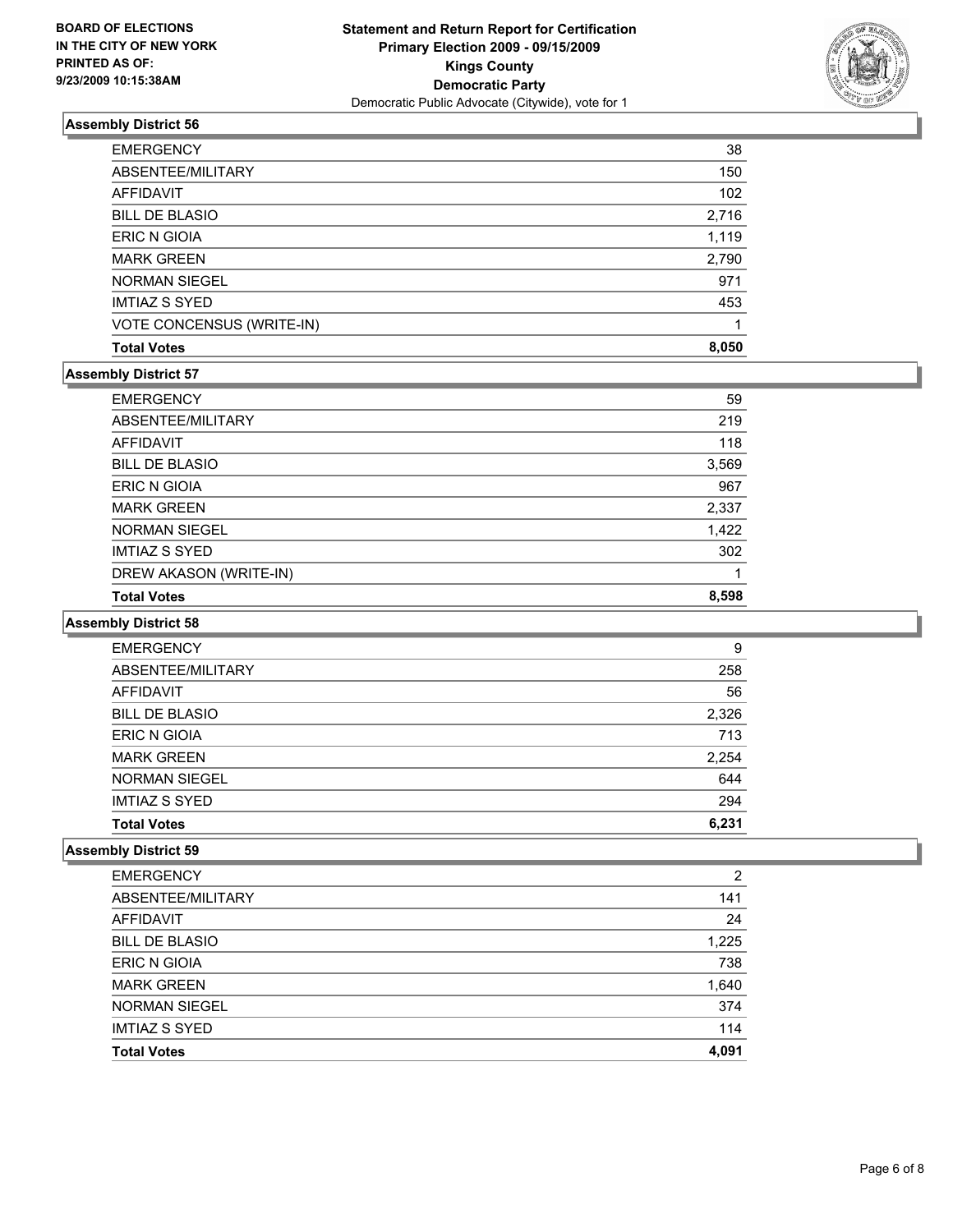

| <b>EMERGENCY</b>      | 3     |
|-----------------------|-------|
| ABSENTEE/MILITARY     | 31    |
| <b>AFFIDAVIT</b>      | 10    |
| <b>BILL DE BLASIO</b> | 623   |
| <b>ERIC N GIOIA</b>   | 419   |
| <b>MARK GREEN</b>     | 473   |
| <b>NORMAN SIEGEL</b>  | 292   |
| <b>IMTIAZ S SYED</b>  | 168   |
| <b>Total Votes</b>    | 1.975 |